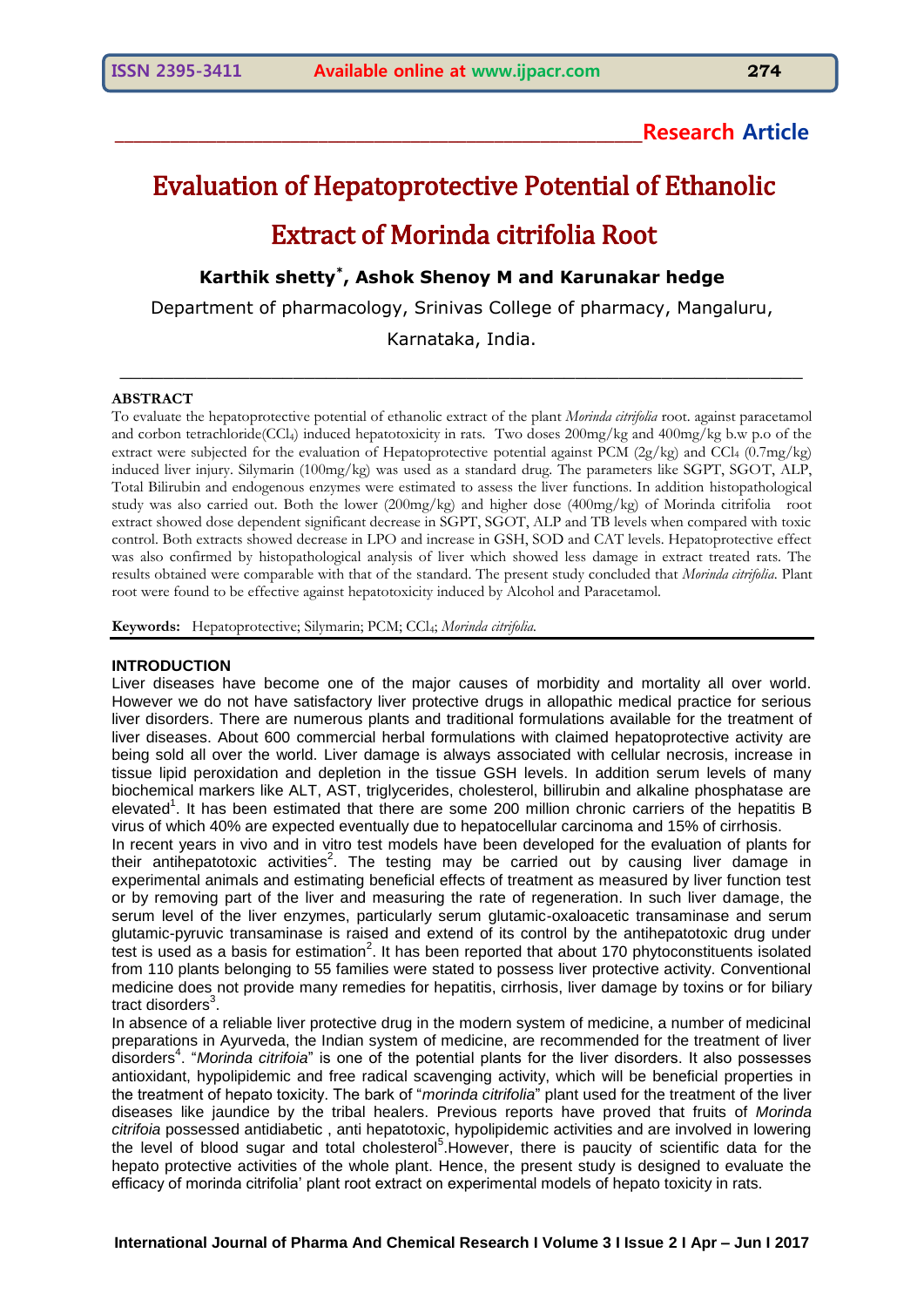#### **Experimental animals**

Healthy Wistar albino rats of either sex weighing 150-200 g were used. Animals used in the study were procured from registered breeder. The animal care and handling was carried out according to CPCSEA guidelines. Animals were acclimatized to the animal quarantine for one week prior to the experiment under controlled conditions of temperature (27  $\pm$  2°C) and were housed in sterile polypropylene cages containing paddy husk as bedding material with maximum of six animals in each cage. The rats were fed on standard food pellets and water *ad libitum*. The studies conducted were approved by the Institutional Animal Ethical Committee, Srinivas College of Pharmacy, Mangalore, Karnataka (Approval No.: SCP/IACE/F150/P103/2016).

#### **Collection of plant material and preparation of extract<sup>6</sup>**

The *Morinda citrifolia* plant root of one year-old was collected locally and authenticated by a Taxonomist. The whole plant was dried in the shade, segregated, pulverized by a mechanical grinder and passed through a 40 mesh sieve. The powder was extracted by ethanol in Soxhlet apparatus by continuous hot percolation method. After filtration through Whatmann filter paper No 40, the filtrate was vaccum dried at 35 to 40<sup>°</sup>C. The extracts were stored in screw cap vials at 40<sup>°</sup>C until further use. The ethanolic extract of *morinda citrifolia* was subjected to preliminary phytochemical screening to find out the presence of active principles. The collected *morinda citrifolia* ethanolic root extract (DBME) was suspended in 50% sucrose solution for oral administration.

#### **Preliminary phytochemical evaluation**

The ethanolic extract obtained from *Morinda citrifolia* root were subjected to qualitative phytochemical investigation for identification of various constituents. The extract of *Morinda citrifolia* obtained was dissolved in ethanol which is used to test the presence of various phytochemicals according to standard procedure.

# **1. PHARMACOLOGICAL ACTIVITIES**

- 1. Determination of acute toxicity  $(LD_{50})$
- 2. Hepatoprotective activity

# Determination of Acute toxicity (LD<sub>50</sub>)<sup>7</sup>

The animals were kept fasting for overnight with sufficient water. The suspension of extract prepared in 50% sucrose solution, was administered orally for one animal at the limit dose of 2000mg/kg and was observed for 14 days (with special attention for the first 4hr of administration followed by next 20hr) for mortality, general behavior and signs of discomfort. If the animal survived, another four animals were dosed sequentially so that total five animals were tested.

#### **EVALUATION OF HEPATOPROTECTIVE ACTIVITY 1. PARACETAMOL (PCM) INDUCED LIVER TOXICITY**<sup>8</sup> :

#### **Experimental design**

In this experiment, Wistar albino rats were randomly assigned into five groups of six each. The different groups are:

- Group I : Vehicle control (distilled water S1 ml/kg)
- Group II : Hepatotoxic control (Paracetamol 2g/kg)
- Group III : Reference standard (Paracetamol 2g/kg + Silymarin 25mg/kg)
- Group IV : *Morinda citrifolia* root extract (200mg/kg + Paracetamol 2g/kg)
- Group V : *Morinda citrifolia* root extract (400mg/kg + Paracetamol 2g/kg)

# **2. CORBON TETRACHORIDE (CCl4) INDUCED LIVER TOXICITY**<sup>9</sup>

# **Experimental design**

The Wistar albino rats (150-200 g) of either sex were randomly divided into five groups of six each. The different groups were assigned as follows.

Group I: Vehicle control (1% Tween 80, 1ml/kg)

Group II: Hepatotoxic control  $(CCl<sub>4</sub> 0.7 mi/kg, i.p)$ 

Group III: Reference standard (Silymarin 100mg/kg) + (CCl<sub>4</sub> 0.7ml/kg, i.p)

Group IV: *M.citrifolia* plant root extract (200mg/kg) +( CCL<sub>4</sub> 0.7ml/kg,i.p)

Group V: *M.citrifolia* plant root extract (400mg/kg) + (CCL<sub>4</sub> 0.7 ml/kg,i.p)

Group I and II were treated with veicle. Group III animals were treated with silymarin 100mg/kg and group IV and V were treated with *M.citrifolia* plant root extract 200mg/kg and 400mg/kg respectively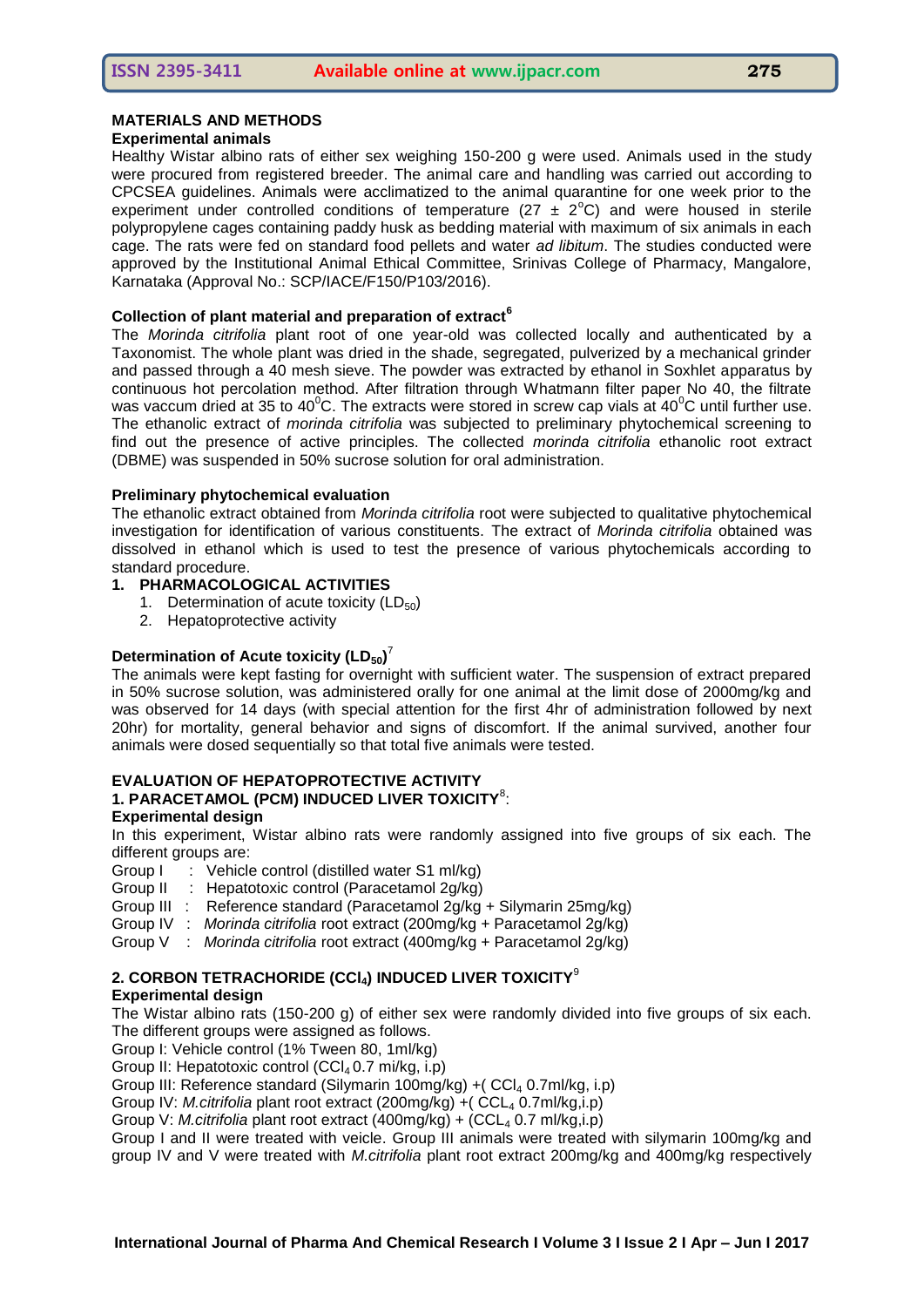seven days. All the animals expect Group I will be intoxicated by the administration of  $CCL<sub>4</sub>$  (1:1 of CCL<sub>4</sub>in olive oil) on  $2^{nd}$ ,  $4^{th}$  and  $6^{th}$  day of treatment.

# **EVALUATION**

On seventh day blood was collected through retro orbital puncture and analysed for various biochemical parameters. Blood was allowed to clot at room temperature for 30 min,subjected to centrifugation (3000 rpm for 15 min.) and estimation of biochemical parameters. Liver was dissected out and subjected for morphological study such as wet liver weight and volume of each animal.Further the liver was placed in 10% formalin solution for histopathological study. Serum enzymes, which were assessed, include Serum gluataic oxaloacetate transaminase (SGOT) and Serum glutamic pyruvic tranaminase (SGPT) (Retiman and Frankel, 1957), total bilirubin and direct bilirubin (Malloy and Evelyn, 1937), andAlkaline phosphate (ALP) content. Tissue glutathione measurements were performed using a modification of the Ellman procedure (GeorgeEllman, 1959; Aykae, 1985). Tissue samples were homogenized in ice cold trichloroacetate (TCA) (l gm tissue plus 10 ml 10% TCA) in a homogeniser. Briefly, after centrifugation at 3000 rpm for 10 min, 0.5 ml supernatant was added to 2 ml of 0.3 M disodium hydrogen phosphate solution. A 0.2 ml solution of 5, 5 Dithio-bis 2- nitrobenzoic acid (DTNB), (0.4 mg in 1 ml of 1% Sodium nitrate) was added and the absorbance at 412 nm was measured immediately after mixing. Extent of lipid peroxidation was done by combining 1.0 ml of biological sample (0.1 – 2.0 mg of membrane protein or 0.1–0.2 μmol of lipid phosphate) with 2.0 ml of TCA- tribromoanisole (TBA)-hydrochloric acid (HCl) and thoroughly mixed. The solution was heated for 15 min in a boiling water bath. After cooling, the flocculent precipitate was removed by centrifugation at 1000 rpm for 10 min. The absorbance of the sample is determined at 535 nm against blank that contains all the reagents without the lipid (John and Steven, 1978).

# **RESULTS AND DISCUSSION**

# **Preliminary phytochemical screening**

Preliminary phytochemical analysis of extract is shown in Table No.1 revealed the presence of following phytochemicals: Alkaloids, Tannins, Terpenoids, and Sterols.

| <b>S. No.</b> | Test           | <b>Result</b> |  |  |  |
|---------------|----------------|---------------|--|--|--|
|               | Alkaloids      |               |  |  |  |
|               | Carbohydrates  |               |  |  |  |
| 3             | <b>Sterols</b> |               |  |  |  |
|               | Glycosides     |               |  |  |  |
|               | Saponins       |               |  |  |  |
|               | Tannins        |               |  |  |  |
|               | Flavonoids     |               |  |  |  |
|               | Terpenoids     |               |  |  |  |

# **Table 1: Preliminary phytochemical screening**

 $(+)$  = Present in test,  $-$  = Absence in test)

# **ACUTE TOXICITY STUDY (LD50)**

Ethanolic extract of *Morinda citrifolia* plant roots was studied for acute toxicity at the dose level of 2000mg/kg, p.o. according to OECD guideline Annexure 425. It was found to be safe up to 2000mg/kg body weight by oral route. There was no mortality and no signs of toxicity and extract were found to be safe. So two dose levels i.e., 200mg/kg (1/10<sup>th</sup>), and 400mg/kg (1/5<sup>th</sup>) body weight were selected for the present study.

# **PHARMACOLOGICAL ACTIVITIES**

# **Evaluation of hepatoprotective activity of** *M.citrifolia* **on PCM induced hepatic damage in rats**

The effects of extract on serum transaminase, alkaline phosphatase, bilirubin and total protein levels in paracetamol-induced liver damage in rats are summarized in Table-1. The paracetamol induced group showed elevation in SGPT, SGOT, ALP and Total Bilirubin levels up to 288.3  $\pm$  1.47, 382.7  $\pm$ 3.38, 388  $\pm$  2.49 and 2.23  $\pm$  0.02 respectively when compared to the control group. In the groups treated with 100 mg/kg and 200 mg/kg of the *M.citrifolia* plant root extract, the above biochemical markers of hepatotoxicity were found to be decreased when compared to CCI4 treated control group. Evidently, the hepatoprotective effects of higher dose of *M.citrifolia* plant root extract (400 mg/kg) were near to that of standard i.e. Silymarin (100 mg/kg). Both the doses of *M.citrifolia* plant root extract used in the study showed significant protective property than control.

Table No.3 shows the effects of extracts of *M.citrifolia* on LPO, SOD, GSH and CAT concentrations in rat liver after challenging with paracetamol. It was observed that animals treated with PCM developed a hepatic damage, increase in LPO and decrease in GSH, CAT & SOD when compared to normal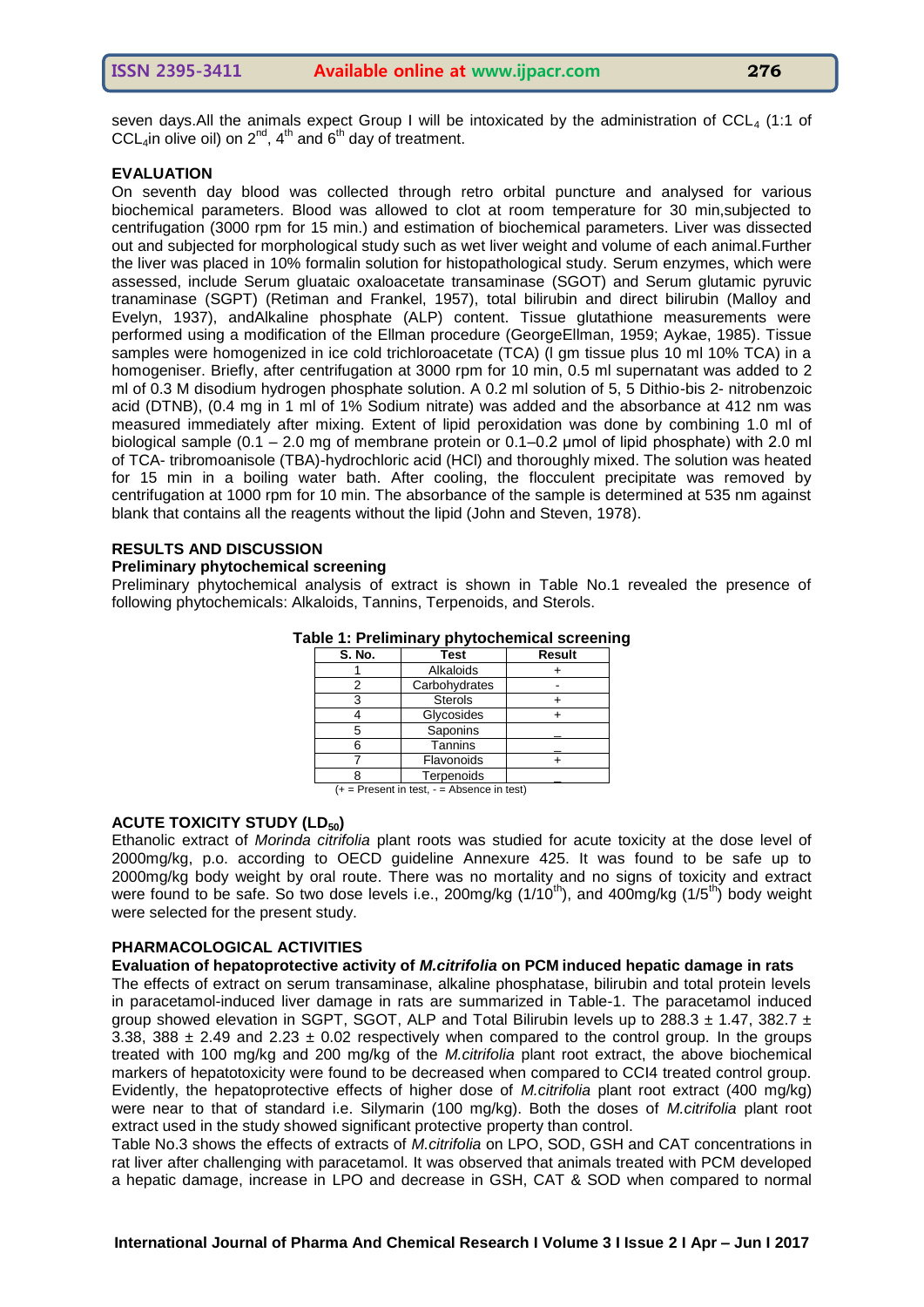# **ISSN 2395-3411 Available online at www.ijpacr.com 277**

control. Animals treated with standard (Silymarin) showed extremely significant (P<0.001) increase in GSH, CAT & SOD and decrease in LPO. *M.citrifolia* (200mg/kg) treated animals showed significant (P<0.05) decrease in LPO and significant (P<0.05) increase in GSH, CAT & SOD. *M.citrifolia*  (400mg/kg) treated animals showed moderately significant (P<0.01) decrease in LPO and moderately significant (P<0.01) increase in GSH, SOD & CAT.

| Table 2: Effect of Silymarin and <i>M.citrifolia</i> root extract on SGOT, SGPT, ALP and Total |
|------------------------------------------------------------------------------------------------|
| <b>Bilirubin in PCM induced liver toxicity</b>                                                 |

| <b>Groups</b>                                                                                                                  | <b>Treatment</b>              | <b>ALP</b><br>(U/I) | <b>SGOT</b><br>(U/I) | <b>SGPT</b><br>(U/I) | TB (mg/dl)        |
|--------------------------------------------------------------------------------------------------------------------------------|-------------------------------|---------------------|----------------------|----------------------|-------------------|
| <b>Vehicle</b><br>control                                                                                                      | Distilled water<br>1ml/Kg     | $141.0 \pm 2.01$    | $110.03 \pm 1.35$    | $89.0 \pm 1.15$      | $0.73 \pm 0.02$   |
| Toxic<br>control                                                                                                               | <b>PCM</b><br>$2q/Kq$ p.o.    | $388.1 \pm 2.49^a$  | $382.7 \pm 3.38^a$   | $288.3 \pm 1.47^a$   | $2.23 \pm 0.02^a$ |
| <b>Standard</b>                                                                                                                | Silymarin<br>$25mg/Kg$ , p.o. | $152.3 \pm 2.12$    | $123.8 \pm 2.71$     | $97.83 \pm 1.66$     | $0.85 \pm 0.02$ " |
| Low dose                                                                                                                       | M.citrifolia<br>200mg/Kg, p.o | $294.1 \pm 1.27$    | $285.2 \pm 1.30$     | $195.2 \pm 1.13$     | $1.74 \pm 0.01$   |
| High dose                                                                                                                      | M.citrifolia<br>400mg/Kg, p.o | $192.0 \pm 1.18$    | $182.5 \pm 0.76$     | $134.5 \pm 1.12$     | $1.15 \pm 0.01$   |
| All the values are Mean±SEM, n=6. One way ANOVA followed by Dunnett's t test. ${}^{\circ}P$ < 0.001 when compared with vehicle |                               |                     |                      |                      |                   |

treated control group.\*p<0.05, \*\*p<0.01, \*\*\*p<0.001 when compared with toxic control.

#### **Table 3: Effect of Silymarin and** *M.citrifolia* **on LPO, SOD, GSH, and CAT in PCM induced liver toxicity**

| <b>Groups</b>                                                                                                                                                                                                      | Treatment                          | <b>LPO</b><br>(Abs at 535)<br>nm) | <b>SOD</b><br>(Abs at 560<br>nm) | <b>GSH</b><br>(Abs at<br>412nm) | <b>CAT</b><br>(Abs at 620 nm) |
|--------------------------------------------------------------------------------------------------------------------------------------------------------------------------------------------------------------------|------------------------------------|-----------------------------------|----------------------------------|---------------------------------|-------------------------------|
| <b>Normal</b><br><b>Control</b>                                                                                                                                                                                    | <b>Distilled</b><br>water<br>ml/kg | $2.96 \pm$<br>0.89                | $21.81 \pm$<br>1.25              | $28.0+$<br>1.01                 | $43.12+$<br>0.971             |
| Toxic<br>control                                                                                                                                                                                                   | <b>PCM</b><br>$2q/Kq$ .            | $16.71 \pm$<br>$3.23^{a}$         | $13.18 \pm$<br>$3.12^a$          | $18.19+$<br>$4.14^{a}$          | $27.15 \pm$<br>$4.95^{\circ}$ |
| <b>Standard</b>                                                                                                                                                                                                    | Silymarin<br>100mg/Kg p.o          | $5.31 \pm$<br>$1.41***$           | $20.22+$<br>$2.59***$            | $23.15+$<br>$1.81***$           | $39.43 \pm$<br>$2.04***$      |
| Low dose                                                                                                                                                                                                           | M.citrifolia<br>200mg/Kg p.o       | $11.12+$<br>$2.21*$               | $14.56 \pm$<br>$3.81*$           | $19.30+$<br>$2.14*$             | $32.01 \pm$<br>$3.01*$        |
| High dose                                                                                                                                                                                                          | M.citrifola<br>400mg/Kg<br>p.o     | $8.12+$<br>$1.19**$               | $16.20 \pm$<br>$2.65**$          | $21.14 \pm$<br>$1.81**$         | $35.33 \pm 3.51$ **           |
| All the values are Mean±SEM, n=6. One way ANOVA followed by Dunnett's t test, ${}^{a}p<0.001$ when compared with<br>vehicle treated control group. *p<0.05, **p<0.01, ***p<0.001 when compared with toxic control. |                                    |                                   |                                  |                                 |                               |

# **I. Histopathological studies of the liver**

The histopathological evaluation of PCM toxicity in all the groups was examined and shown in Fig.5. Liver section of normal group shows liver parenchyma with intact architecture. Most hepatocytes appear normal. In toxic control group shows inflammation, centrilobular degeneration and necrosis. Treatment with *M.citrifolia* (200mg/kg & 400mg/kg) found to reduce inflammation, centrilobular and bridging necrosis. Liver section of this group shows normal hepatocytes with significant reduction in areas of necrosis when compared to toxic group. These changes show protective effect of the drug against hepatic damage induced by PCM.

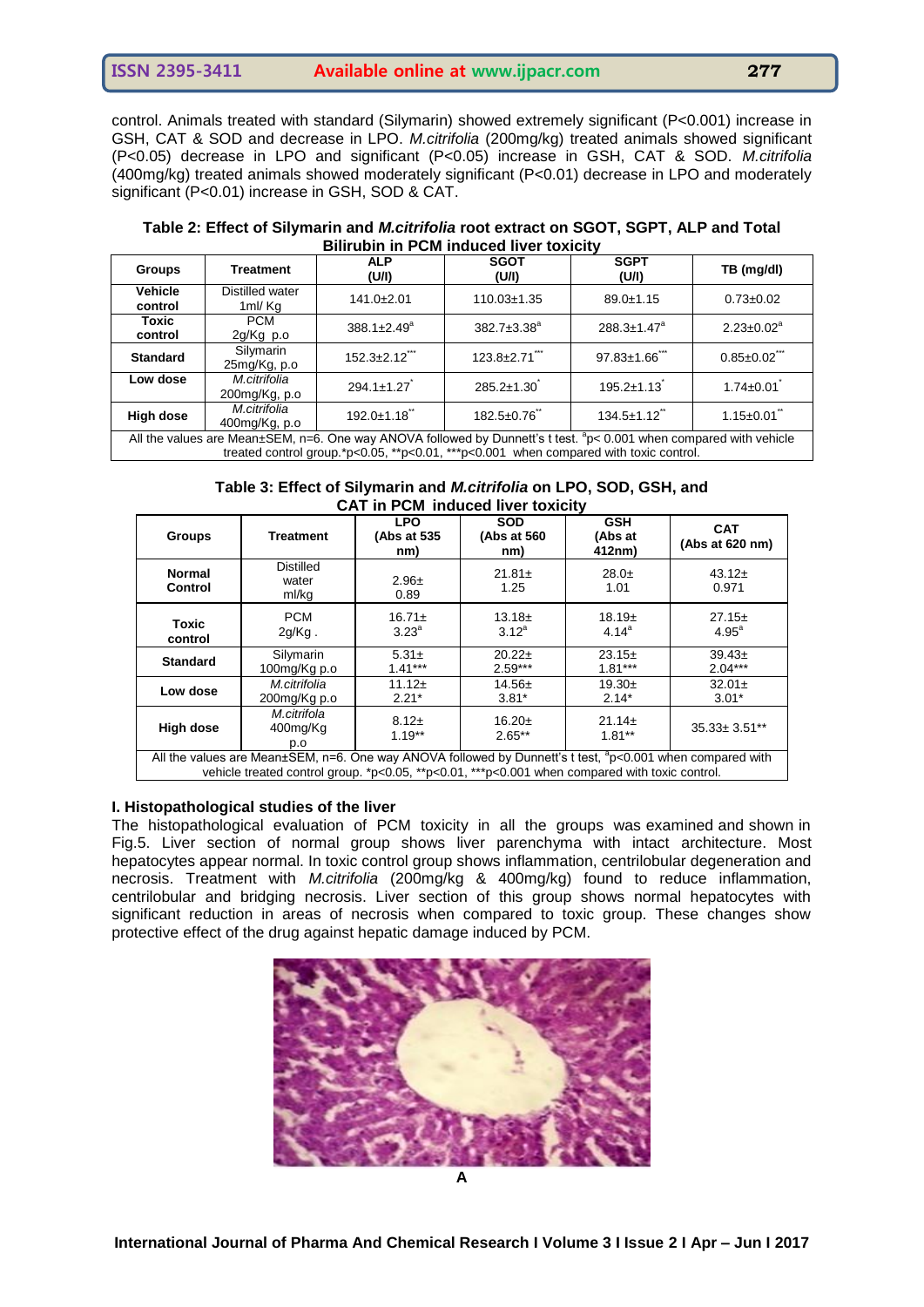

**B**



**D**



**E** 

**Fig. 1: Effect of** *M.citrifolia* **on liver histology in PCM induced liver toxicity. A: Liver of normal rat; B: Liver of PCM induced rat; C: Liver of Silymarin treated rat; D: Liver of**  *M.citrifolia* **200 mg/kg treated rat; E: Liver of** *M.citrifolia* **400mg/kg treated rat.**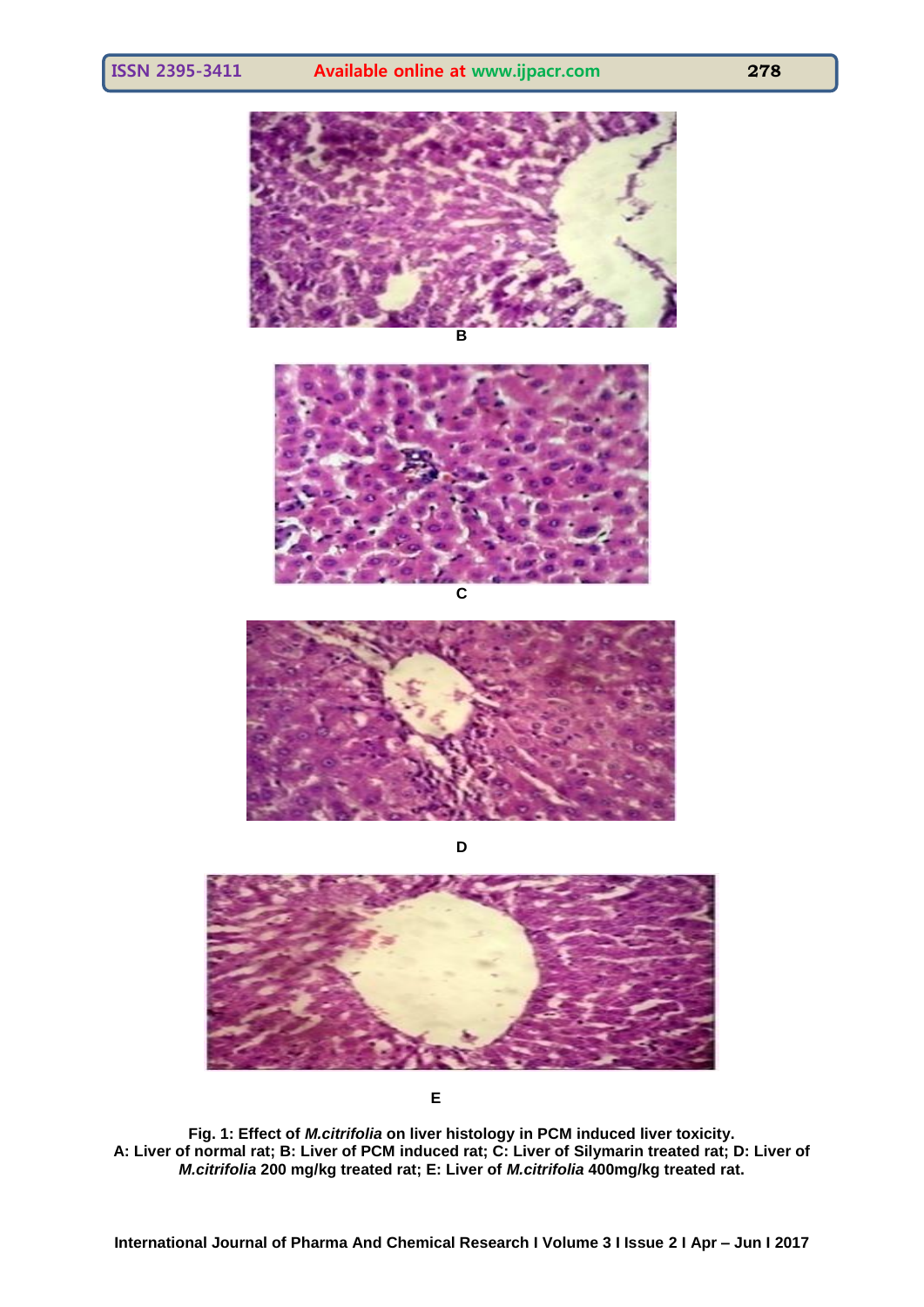**Evaluation of hepatoprotective activity of** *M.citrifolia* **on CCl<sup>4</sup> induced hepatic damage in rats**

The results of antioxidant potential of plumieride in CCl4-intoxicated rats are shown in Tables 4 and 5. It was observed that, the activities of serum SGOT, SGPT, ALP & TB were increased markedly in CCl<sup>4</sup> fed animals as compared to normal control group. The administration of *Morinda citrifolia* extract 200mg/kg and 400mg/kg lowered the  $ccl<sub>4</sub>$  induced elevation of serum parameters. The Standard (Silymarin) treatment showed extremely significant (P<0.001) reduction in SGPT, SGOT, ALP, and TB. *Morinda citrifolia* (200mg/kg) treated animals showed significant (P<0.05) reduction in SGPT, SGOT, ALP & TB levels as compared to toxic control group. *Morinda citrifolia* extract 400mg/kg treated animals showed moderately significant (P<0.01) reduction in SGOT, SGPT, ALP & TB level as compared to toxic control group.

Table No.5 shows the effects of extracts of *Morinda citrifolia* on SOD, CAT, GSH and lipid peroxidation concentrations in rat liver after challenging with CCl4. It was observed that animals treated with CCl4 developed a hepatic damage observed as increase in LPO and decrease in GSH, CAT & SOD when compared to normal control. Animals treated with standard (Silymarin) showed extremely significant (P<0.001) increase in GSH, CAT & SOD and decrease in LPO. *M.citrifolia*  root extract (200mg/kg) treated animals showed significant (P<0.05) decrease in LPO and significant (P<0.05) increase in SOD, GSH & CAT as compared to toxic control. *Morinda citrifolia* root extract (400mg/kg) treated animals showed moderately significant (P<0.01) decrease in LPO and moderately significant (P<0.01) increase in GSH, SOD & CAT.

| Table 4: Effect of Silymarin and <i>Morinda citrifolia</i> on SGOT, SGPT, ALP& TB in CCl <sub>4</sub> induced |                |  |  |
|---------------------------------------------------------------------------------------------------------------|----------------|--|--|
|                                                                                                               | liver toxicity |  |  |

| <b>Groups</b>                                                                                                                                                                                                              | <b>Treatment</b>                                     | ALP(U/I)                   | SGOT(U/I)                 | SGPT(U/I)                       | TB(mg/dl)       |
|----------------------------------------------------------------------------------------------------------------------------------------------------------------------------------------------------------------------------|------------------------------------------------------|----------------------------|---------------------------|---------------------------------|-----------------|
| <b>Normal</b><br>control                                                                                                                                                                                                   | Saline                                               | $145.7 \pm 2.12$           | $1080.01 \pm 1.16$        | $83.9 \pm 1.28$                 | $0.78 \pm 0.08$ |
| <b>Toxic control</b>                                                                                                                                                                                                       | CCL <sub>4</sub><br>$0.7$ mg/kg i.p                  | $289.91 \pm 2.05$          | $259.51 \pm 1.59$         | $250.01 \pm 1.61$               | $2.89 \pm 0.12$ |
| <b>Standard</b>                                                                                                                                                                                                            | Silymarin<br>100mg/Kg, p.o                           | $183.0 \pm 2.17$ ***       | $132.1 \pm 2.13$ ***      | $98.83 \pm 1.51$                | $0.95 \pm 0.01$ |
| Low dose                                                                                                                                                                                                                   | Morinda citrifolia<br>root extract 200<br>mg/Kg, p.o | $237.11 \pm 1.67$          | 201.09± 1.97 <sup>*</sup> | $160.5 \pm 2.09$                | $1.81 \pm 0.02$ |
| High dose                                                                                                                                                                                                                  | Morinda citrifolia<br>root extract 400<br>mg/Kg, p.o | 198.48± 1.16 <sup>"*</sup> | $190.31 \pm 1.48$         | $110.21 \pm 1.21$ <sup>**</sup> | $1.21 \pm 0.03$ |
| All the values are Mean±SEM, n=6. One way ANOVA followed by Dunnett's t test. $^9$ p< 0.001 when compared with vehicle<br>treated control group.*p< $0.05$ , **p< $0.01$ , ***p< $0.001$ when compared with toxic control. |                                                      |                            |                           |                                 |                 |

#### **Table 5: Effect of** *Morinda citrifolia* **on LPO, SOD, GSH, and CAT in CCl<sup>4</sup> induced liver toxicity**

| wandity                                                                                                                                                                                                                                                |                                                   |                               |                               |                              |                               |  |
|--------------------------------------------------------------------------------------------------------------------------------------------------------------------------------------------------------------------------------------------------------|---------------------------------------------------|-------------------------------|-------------------------------|------------------------------|-------------------------------|--|
| Groups                                                                                                                                                                                                                                                 | <b>Treatment</b>                                  | <b>LPO</b><br>(Abs at 535 nm) | <b>SOD</b><br>(Abs at 560 nm) | <b>GSH</b><br>(Abs at 412nm) | <b>CAT</b><br>(Abs at 620 nm) |  |
| <b>Normal</b><br>Control                                                                                                                                                                                                                               | Saline                                            | $3.81 \pm 0.90$               | 23.12± 2021                   | $32.15 \pm 1.12$             | $45.71 \pm 0.99$              |  |
| Toxic<br>control                                                                                                                                                                                                                                       | CCI <sub>4</sub><br>$0.7$ ml/kg<br>i.p            | $18.81 \pm 4.01^a$            | $14.91 \pm 3.92$ <sup>a</sup> | $19.06 \pm 4.01^a$           | $27.14 \pm 3.89^a$            |  |
| <b>Standard</b>                                                                                                                                                                                                                                        | Silymarin<br>$100$ mg/ $kg$                       | $6.28 \pm 1058$ ***           | $22.15 \pm 2.31$              | $25.81 \pm 1.56$ "           | $35.01 \pm 2.11$              |  |
| Low dose                                                                                                                                                                                                                                               | Morinda<br>citrifolia root<br>extract<br>200mg/kg | $10.86 \pm 2.38$              | $12.81 \pm 3.23$              | $17.21 \pm 2.45$             | $25.51 \pm 3.34$ <sup>*</sup> |  |
| <b>High dose</b>                                                                                                                                                                                                                                       | Morinda<br>citrifolia root<br>extract<br>400mg/kg | $8.73 \pm 1.01$               | $15.78 \pm 2.19$              | 21.54±1.78"                  | $32.3 \pm 3.61$ "             |  |
| All the values are Mean $\pm$ SEM, n=6. One way ANOVA followed by Dunnett's t test. ${}^{8}P$ $< 0.001$ when compared with vehicle<br>treated control group. $p < 0.05$ , $\star p < 0.01$ , $\star \star p < 0.001$ when compared with toxic control. |                                                   |                               |                               |                              |                               |  |

#### **III. Histopathological studies of the liver**

The histopathological evaluation of ccl<sub>4</sub> toxicity in all the groups was examined and shown in Fig.2.

Liver section of normal group shows liver parenchyma with intact architecture. Most hepatocytes appear normal.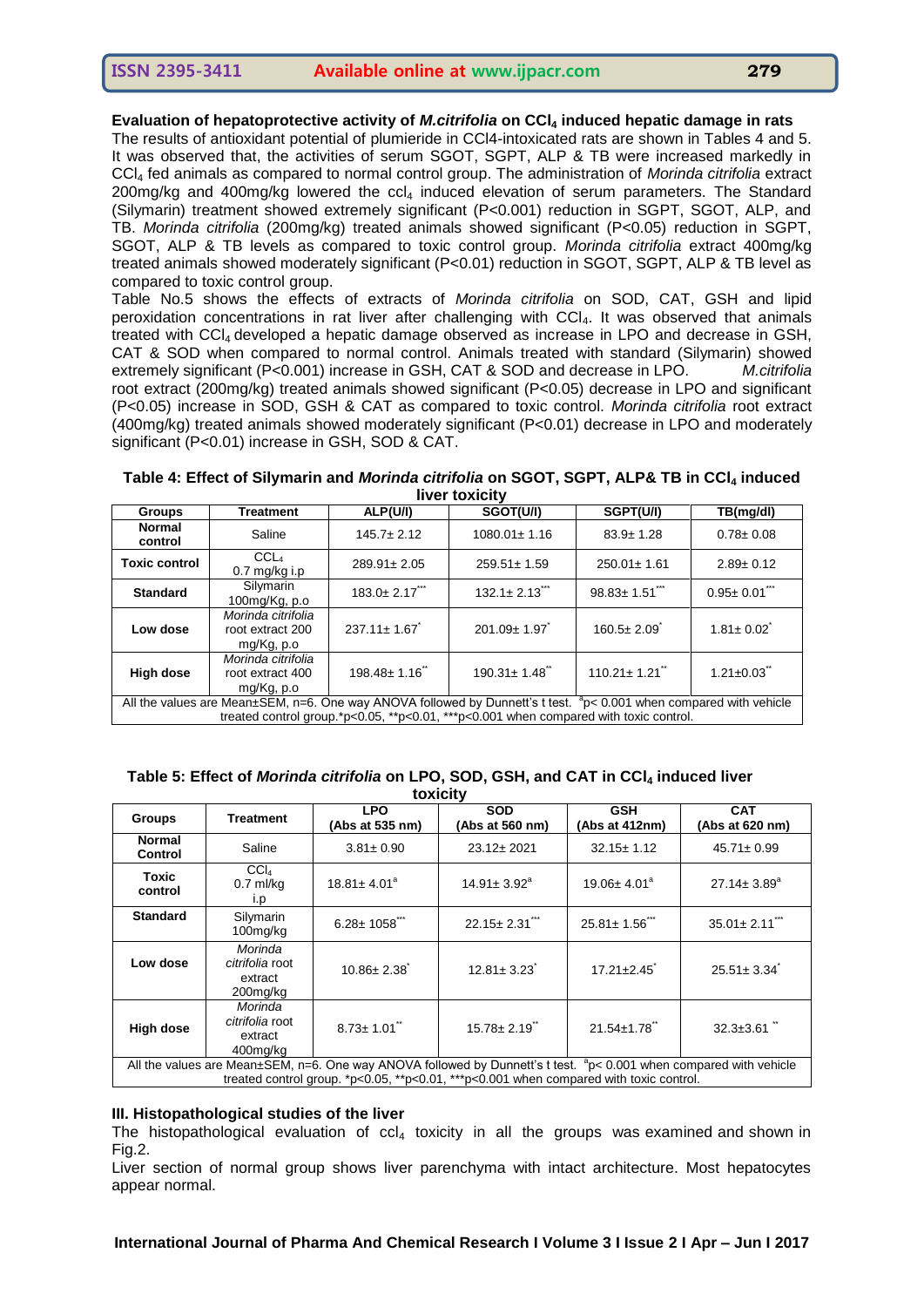In toxic control group shows inflammation, centrilobular degeneration and necrosis. Treatment with *Morinda citrifolia* root extract (200mg/kg & 400mg/kg) found to reduce inflammation, centrilobular and bridging necrosis. Liver section of this group shows normal hepatocytes with significant reduction in areas of necrosis when compared to toxic group. These changes show protective effect of the drug against hepatic damage induced by  $CCI_{4}$ .









**International Journal of Pharma And Chemical Research I Volume 3 I Issue 2 I Apr – Jun I 2017**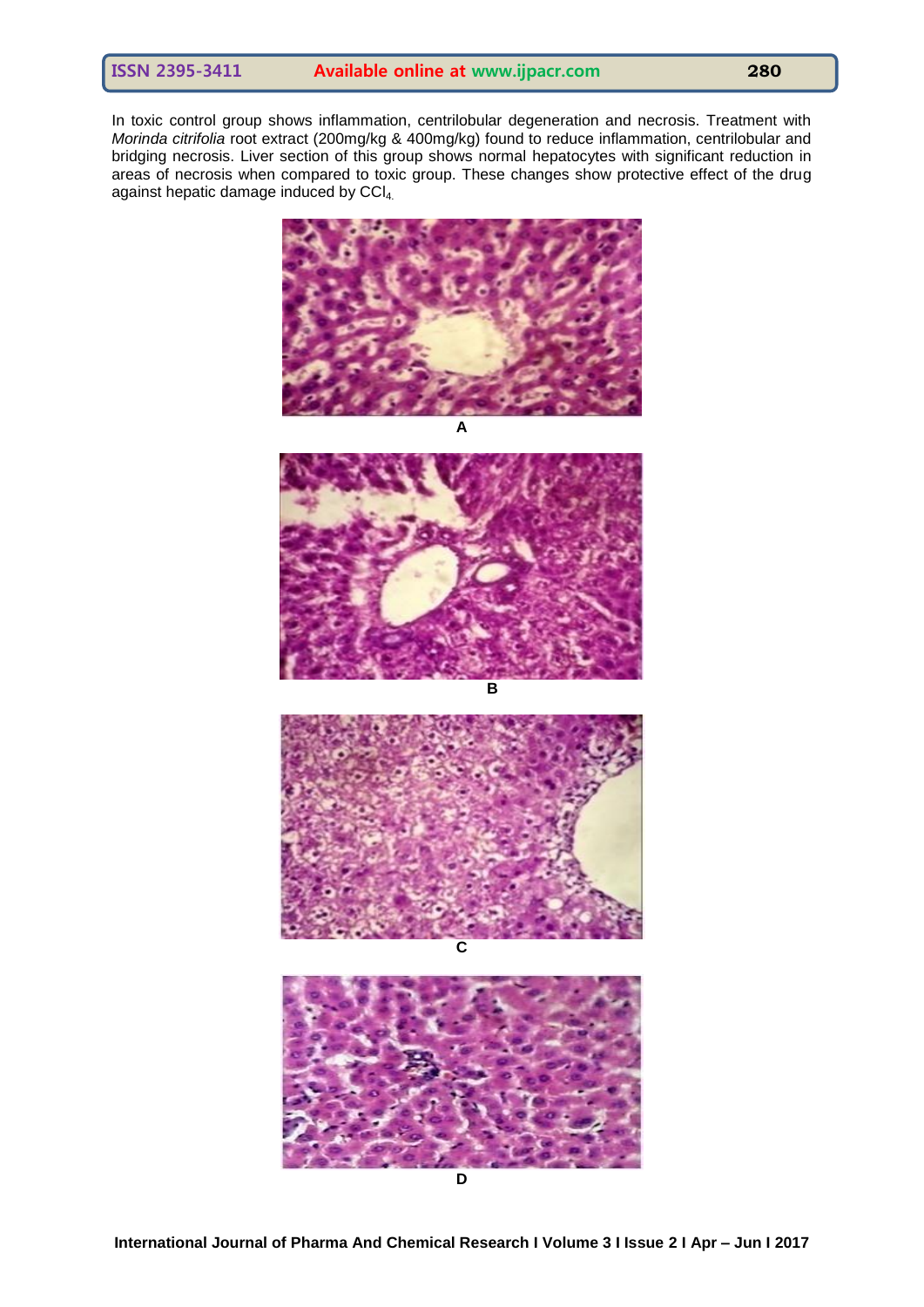

**Fig. 2: Effect of** *Morinda citrifolia* **on liver histology in CCl<sup>4</sup> induced liver toxicity A: Liver of normal rat; B: Liver of CCl<sup>4</sup> induced rat; C: Liver of Silymarin treated rat; D: Liver of**  *Morinda citrifolia* **200mg/kg treated rat; E: Liver of** *Morinda citrifolia* **400mg/kgtreated rat**

#### **DISCUSSION**

The present study was under taken to evaluate the hepatoprotective activity of *Morinda citrifolia* plant root extract. The study was conducted by using two models i.e., paracetamol and  $ccl<sub>4</sub>$  induced liver damage model. The parameters used for the assessment of hepatoprotective activity were serum enzyme estimations like SGPT, SGOT, ALP, Total billirubin, serum CAT, SOD, GSH level and histopathological studies.

Administration of paracetamol elevated the serum levels of SGPT, SGOT, ALP and Total billirubin significantly. This is due to its bioactivation to a toxic electrophile, N-acetyl-p-benzoquine-imine. Paracetamol is normally eliminated mainly as sulphate and glucuronide. Only 5% of the paracetamol is converted into N- acetyl-p-benzoquinineimine. However, upon administration of toxic doses of paracetamol, the sulfation and glucuronidation routes become saturated and hence, higher percentage of paracetamol molecules are oxidized to highly reactive N-acetyl-p-benzoquineimine (NAPQI) by cytochrome-450 enzymes. A semi Quinone radical, obtained by one electron reduction of NAPQI, can covalently binds to macromolecules of cellular membrane and increases the lipid peroxidation resulting in the tissue damage $^{10}$ .

The hepatotoxic effect of paracetamol was also confirmed by histopathological studies which showed portal tract inflammation.

Pre-treatment with *Morinda citrifolia* plant root extract was able to prevent the elevation of SGPT, SGOT, ALP and Total billirubin by paracetamol. These biochemical effects may be due to the inhibitory effects on cytochrome  $P$ 450 and /or promotion of its glucuronidation<sup>11</sup>. This was also confirmed by histopathological studies which showed almost normal hepatocytes.

CCl4-induced hypofunctions of the hepatic cell membrane due to hepatic injury are associated with the peroxidation of lipids and reduced antioxidant levels through the production of toxic species trichloromethyl free radical (CCl3•) or/and trichloromethyl peroxy radical (CCl3OO•) which in turn alter the hepatic metabolism via oxidative stress leading to hepatotoxicity $12,13$ .

The lipid peroxidative degradation of biomembranes is one of the principle causes of hepatotoxicity induced by CCl4. This is evidenced by the elevation of serum marker enzymes such as AST, ALT, GGT, ALP along with the total bilirubin and reduction in the level of total protein. The decrease in activity of antioxidant enzymes like superoxide dismutase, glutathione peroxidase are speculated to be due to the damaging effects of free radicals produced following CCI<sub>4</sub>exposure or alternatively could be due to a direct effect of acetaldehyde, formed by oxidation of ethanol<sup>13</sup>.

Elevated levels of serum biomarkers in CCl<sub>4</sub> treated animals are indicative of cellular leakage & loss of functional integrity of hepatic cell membranes implying hepatocellular damage. The plant extract *M.citrifolia* (200mg/kg and 400mg/kg) showed dose dependent decrease in the elevated serum biomarkers (SGPT, SGOT, ALP and bilirubin), lipid peroxidation, and significant increase in endogenous enzymes (GSH, SOD, CAT). Hence it might be possible that the mechanism of hepatoprotection by *Morinda citrifolia* plant is due to its antioxidant potential.

Histopathological studies of liver, treated with  $CCI<sub>4</sub>$  alone revealed the affected architecture of liver parenchyma with damaged hepatocytes. Treatment with *M.citrifolia* plant root extract (200mg/kg & 400 mg/kg) revealed significant improvement in architecture of liver parenchyma towards normal and